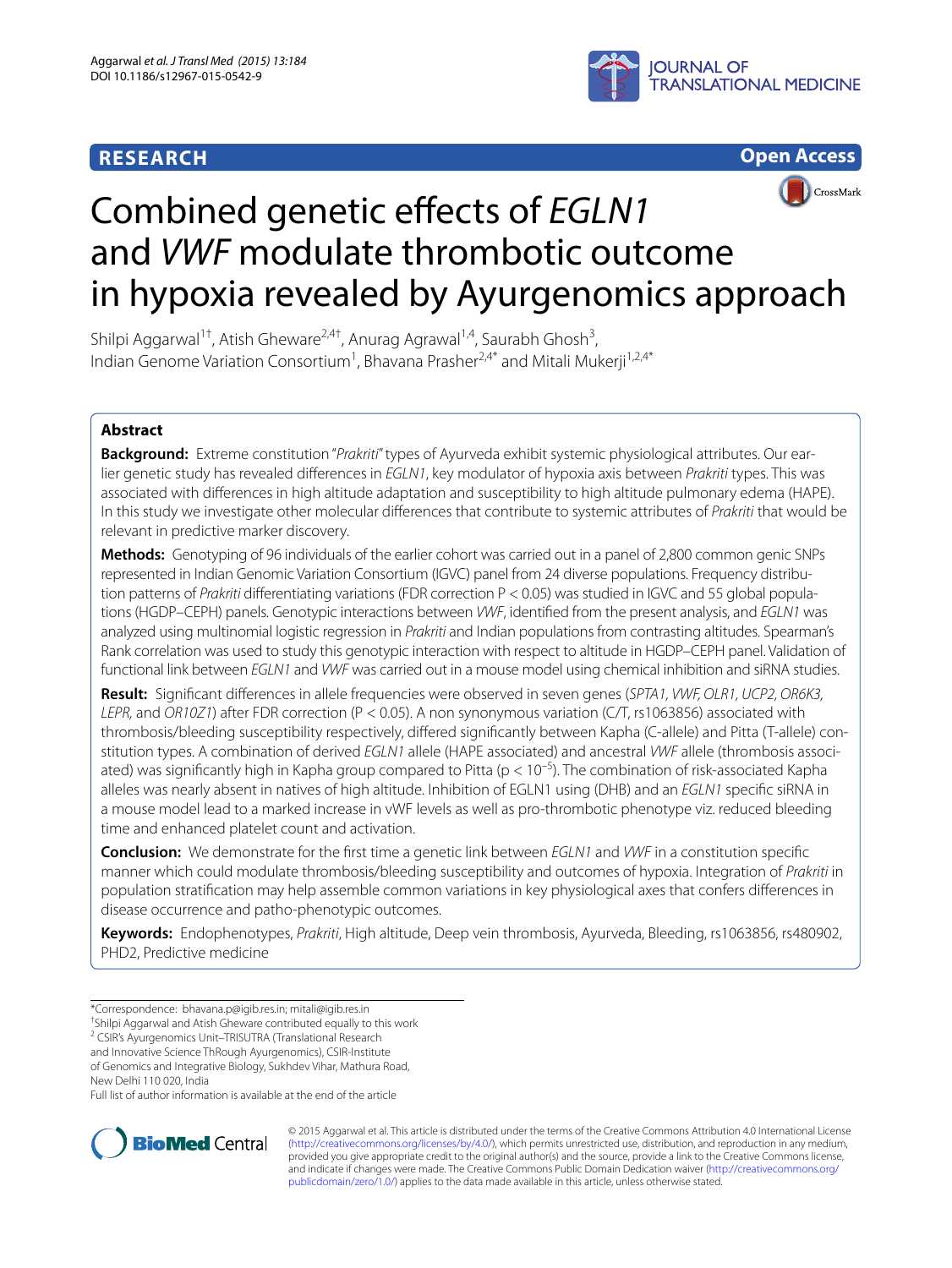## **Background**

There has been a deluge of variations from complete human genome sequencing projects [[1,](#page-9-0) [2](#page-9-1)]. Majority of the common variations are shared across world populations and contribute to 98% inter-individual variance within populations [[3–](#page-9-2)[6](#page-9-3)]. Identification of meaningful variations that connect to human phenotypes and explain inter-individual variability in adaptation and susceptibility differences is the current challenge [[7–](#page-9-4)[10](#page-9-5)]. Integrative analysis of global variation data with environmental, geographical, dietary and cultural practices across diverse populations have helped identify common variations linked to local adaptations in different eco-clines like latitude, climate as well as mode of subsistence  $[11-16]$  $[11-16]$  $[11-16]$ . These variations correlate with phenotypic, physiological and metabolic traits and overlap with signals from GWAS studies [\[8](#page-9-8), [14–](#page-9-9)[17](#page-9-10)]. Besides, system biology and data intensive approaches like PheWAS are being evolved to identify phenotypic links through shared genotypes [[18–](#page-9-11)[21](#page-9-12)]. There is a need to evolve methods to stratify individuals even within a genetically homogeneous population on the basis of their shared physiological attributes that could give rise to different health trajectories.

India has a 3,500 year old system of medicine, Ayurveda which has at its basic tenet a predictive and participatory approach for preventive and personalized medicine [[10](#page-9-5), [22](#page-9-13)]. In this approach healthy individuals are phenotypically stratified into seven different constitution types called Prakriti which also determines an individual's differential susceptibility to disease, response to diet, environment and therapy [[10](#page-9-5), [22](#page-9-13)]. A unique aspect of this approach is that different phenotypic attributes of an individual, such as morphological features, skin type, physiology, metabolism, mental aptitudes, sensory perception etc. are comprehensively assessed for defining each constitution type [[22\]](#page-9-13). Inter-individual variability in underlying physiological parameters related to different body tissues (qualitative and quantitative) have also been described. For instance, blood characteristics including color and viscosity are described to vary among different Prakriti as well as in response to geo-climatic conditions including seasonal variations. This also sets a prelude for differential susceptibility to blood related disorders like bleeding, hyper-coagulability or thrombosis. This forms the basis for personalized health maintenance and preventive medicine through diet and life style modifications (Additional file [1](#page-9-14)).

Amongst the seven types, Vata (V), Pitta (P) and Kapha (K) are the three phenotypic extremes that are readily distinguishable [[22–](#page-9-13)[25](#page-9-15)]. Many of the phenotypic features that distinguish the predominant Prakriti types overlap with attributes described for human adaptations. We have earlier provided molecular and genomic evidence of differences between contrasting constitution types from a genetically homogeneous background [[22\]](#page-9-13). Common variations from a subset of differentially expressed genes also partitioned differently between the phenotypically stratified Prakriti groups [[26\]](#page-9-16). Once these groups were pooled, the variations assumed an average frequency similar to the genetic background of the population. Further analysis of EGLN1 variation helped identify, hypoxia as one of the axis and capture genetic marker attributable to specific constitutions for high altitude hypoxic adaptation [[26\]](#page-9-16).

We hypothesize that integration of the comprehensive phenotyping method of Ayurveda with genomics might provide scaffolds to connect major axes of variation to an individual's phenome. In this study we carried out our analysis on a set of ~2,800 polymorphic genic SNPs, represented in the Indian Genome Variation Consortium panel [[27](#page-9-17), [28](#page-9-18)]. We identify common variations that differ between healthy individuals of contrasting Prakriti types in genes that govern blood cell traits, hemostasis, metabolism, lipid homeostasis, etc. We could thread hypoxia (EGLN1) to hemostasis (VWF) and red blood cell traits (SPTA1) in a constitution specific manner. We provide genetic and experimental evidence of how in the background of earlier reported EGLN1 variations that link to differences in hypoxia responsiveness, vWF variations/levels could modulate risk for thrombosis. We thus propose that an Ayurgenomics approach could enable assembly of common variations linked to different physiological axes which could assume importance in adaptability to different geo-climatic conditions and susceptibility to diseases.

## **Methods**

#### **Study subjects**

The study was carried out on the same samples [\[22](#page-9-13), [26](#page-9-16)] that have been used in our earlier studies. Sample collection was carried out following approval of Institutional Bioethics Committee (IBC). Briefly the samples comprised of (1) 96 individuals comprising of extreme constitution types Vata ( $n = 39$ ) Pitta ( $n = 29$ ) and Kapha  $(n = 28)$  identified from an initial phenotyping of 850 volunteers on the basis of Ayurveda methods and recruited in our earlier study. (2) 552 samples from 24 diverse Indian populations from the existing panel of IGVC [[26](#page-9-16), [28\]](#page-9-18). These include 92 heterogeneous phenotype controls (IE-pool) from Indo-European North Indian large populations (size >10 million).

## **Genetic study and analysis**

We carried out our analysis on a panel of 2,800 SNPs from 776 genes on whom the genotype information was available from the IGVC panel Phase II [\(http://igvbrowser.igib.](http://igvbrowser.igib.res.in) [res.in,](http://igvbrowser.igib.res.in) [\[29\]](#page-9-19)). These SNPs were genotyped in VPK samples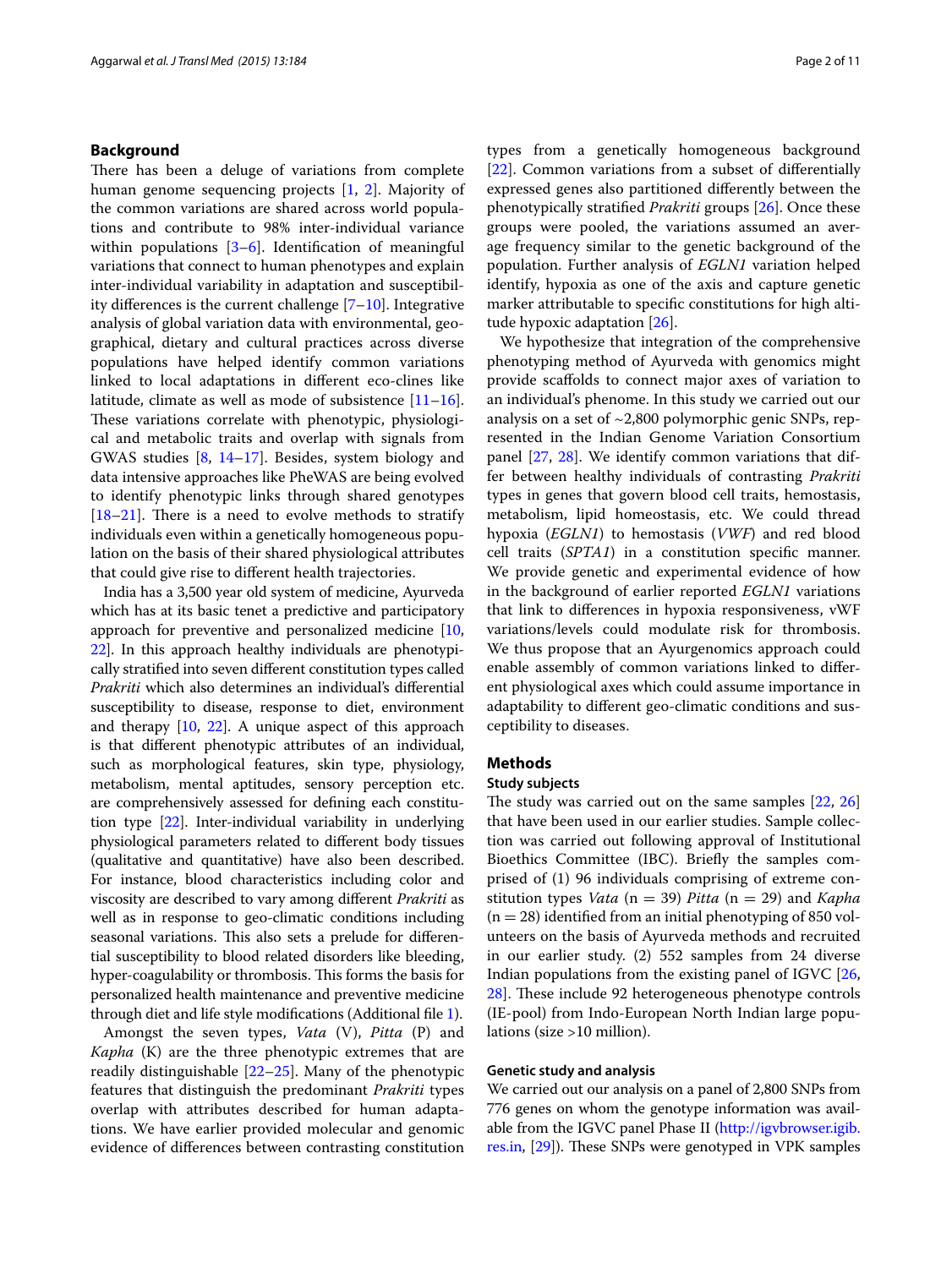using Illumina Bead Array platform. The SNPs tagged a set of representative genes/genic regions that have been implicated in a number of monogenic and complex diseases. These genes mapped to diverse biological processes and molecular functions. Genotype data on EGLN1 and VWF from 55 populations were retrieved from the data of Stanford Human Genome Diversity Panel (HGDP) SNP Genotyping Data on 650 K Illumina arrays available on HGDP selection browser (<http://hgdp.uchicago.edu/>, [\[30\]](#page-10-0)). The altitude of each of the populations in the HGDP panel was retrieved from the earlier study [\[31\]](#page-10-1).

Fisher's exact test [[32\]](#page-10-2) was carried out for testing genotypic and allelic associations between the Prakriti types as well as between Prakriti and IE-pool background. Correction for multiple testing was done using the FDR method.

We compared the frequency of combined genotypes of EGLN1 and VWF between the Prakriti types and in high altitude natives and a related population from sea level (Additional files [2](#page-9-20), [3\)](#page-9-21). Combined genetic analysis was carried out considering EGLN1 allele associated with high altitude adaptation and VWF allele associated with non thrombotic phenotype as protective alleles. We evolved a scoring mechanism wherein the total count of the protective alleles in EGLN1 and the VWF genotypes in an individual was calculated. Thus, a score of "0" corresponds to individuals homozygosity for the risk allele 'C' at both rs480902/rs1063856 (that is, the genotype CC/ CC) and a score of 4 where all the alleles were protective (that is, the genotype TT/TT). All the nine genotypes were considered and converted to these scores. Multinomial logistic regression was performed to associate these scores and the *Prakriti* types  $(K/V/P)$ . We used binary logistic regression to test for differences in the distribution of scores between (1) individuals residing at high altitude and those residing at sea-level and (2) individuals residing at high altitudes and the Prakriti group "P". In order to study the possible relationship between the scores of individuals belonging to the different HGDP populations and the altitudes corresponding to these populations, we computed the Spearman's rank correlation between the mean scores of each population and the altitudes (Additional file [4\)](#page-9-22).

## **Animals and experimental protocol**

Male BALB/c mice (8–10 week old with an average weight of 25 grams; obtained from CSIR-Central Drug Research Institute, Lucknow, India) were acclimatized for 1 week before starting the experiments. All animals were maintained as per the guidelines of the Committee for the Purpose of Control and Supervision of Experiments on Animals (CPCSEA), and the protocols were approved by the Institutional Animal Ethics Committee of CSIR-IGIB.

## **Ethyl-3, 4-dihydroxy benzoic acid (DHB) treatment**

Mice were divided into three groups ( $n = 5-6$ ), according to the treatment: Vehicle (10% ethanol), D5 (DHB 5 mg/kg), D10 (DHB 10 mg/kg). DHB (TCI AMERICA, Portland, OR, USA) and 10% ethanol was administered via Intraperitoneal (I.P.) injection at 100 µl volume for 7 consecutive days.

### **siRNA treatment**

Mice were divided into three groups ( $n = 5-6$ ), according to the treatment: Naive (untreated mice), Scram siRNA (scrambled siRNA treated mice) and PHD2 siRNA (PHD2 siRNA treated mice). For assessing the systemic effect we used the intranasal route for siRNA delivery as described previously [[31\]](#page-10-1). Briefly, 90 µg of PHD2 (Dharmacon, Lafayette, CO) or scrambled siRNA (Dharmacon, Lafayette, CO) dissolved in 30 ml of ultrapure DNase and RNAse free water was administered intranasally to isoflurane-anesthetized mice. SiRNA was given on day 1, 3 and 5. The animals were sacrificed on day 6 from the start of the experiment.

## **Tail bleeding assay (bleeding time assay)**

On the final day of protocol (DHB or siRNA experiment), mice were anaesthetized in prone position. A 10 mm segment of the tail from the distal end was amputated with sharp scalpel. The tail was then immediately immersed in 50 ml of PBS (pre-warmed to 37°C in a water bath) contained in a Falcon tube. The position of tail was kept vertical with tip positioned about 2 cm below the PBS meniscus. The bleeding time was then determined by monitoring the duration of animal tail bleeding until it ceased, using a stop clock.

## **Biochemical analysis**

Blood was obtained by cardiac puncture and collected in EDTA coated MiniCollect tubes (Greiner Bio-One Gmbh, kremsmünster, Austria). Plasma was isolated by centrifugation of blood at 1,000g for 15 min at 4°C and kept in −80°C for further use. HIF1α and vWF levels were measured in plasma sample by using ELISA kit (USCNk, Wuhan, China) as per the manufacturer's protocol. The whole blood was used to measure the total count of platelets and its distribution width by using automated hematology analyzer (Nihon kohden, Japan). Assessment of active and total Platelet count was carried out through flow cytometry using FACSCalibur (BD Biosciences, USA). Briefly, 100  $\mu$ l of blood was diluted in 400  $\mu$ l of TBS. This diluted whole blood (1:4) was then incubated with APC conjugated anti-CD62P (eBioscience Inc, San Diego, CA, USA) and FITC conjugated anti-CD41 (eBioscience Inc, San Diego, CA, USA) for 15 min. Matched fluorescein conjugated isotype control antibodies were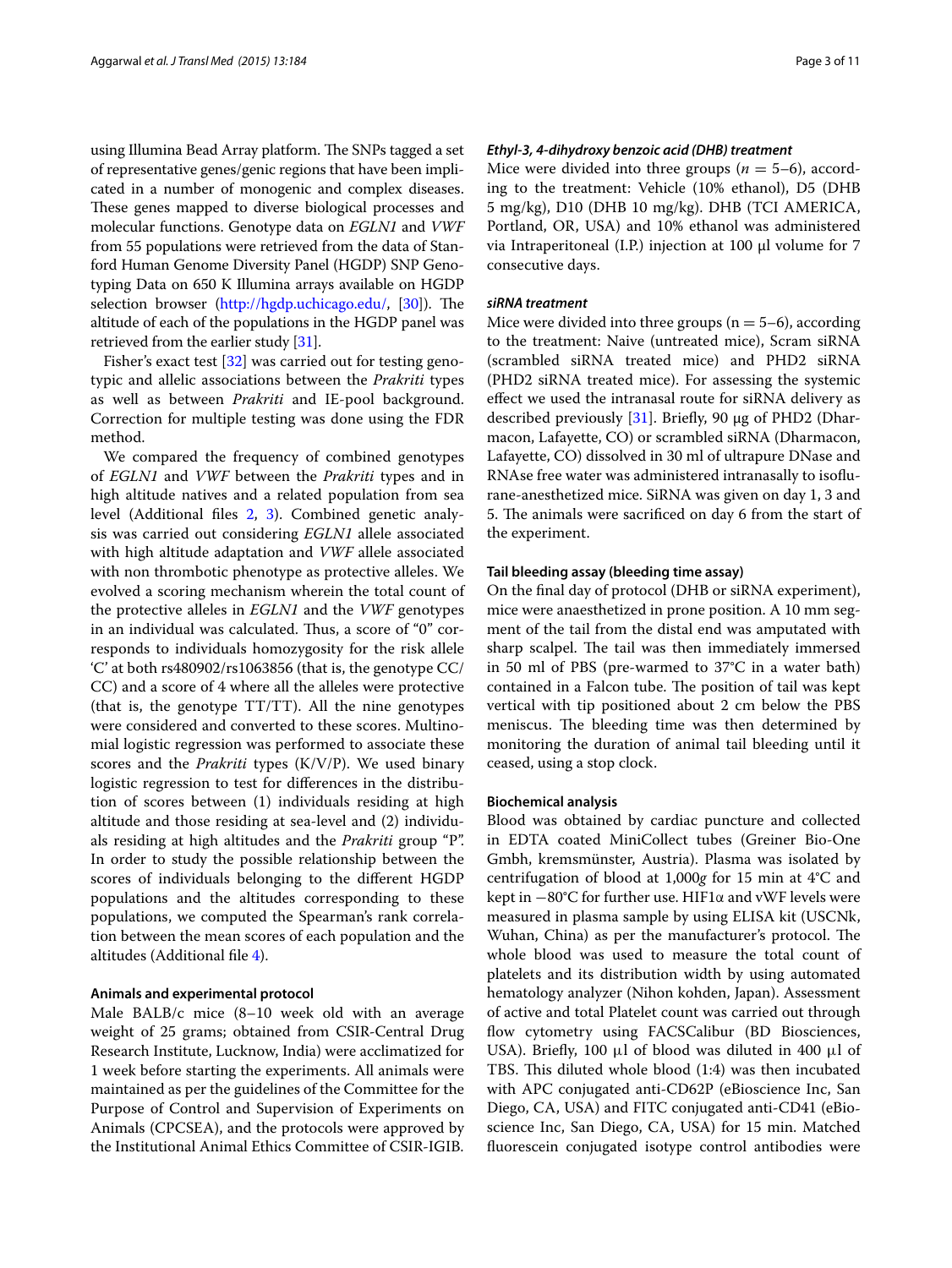used simultaneously for staining, to set the threshold and exclude nonspecific binding. Activity was compared using CellQuest Pro software (BD Biosciences, USA).

### **Statistical analysis**

Statistical significance was determined by the Student's t test. Non parametric statistical test Mann–Whitney rank sum test or Wilcoxon matched pair test was used wherever the data does not follow the Gaussian distribution. Analysis was done using GraphPad Prism software 5.0.

## **Results**

## **Common variations partition differently amongst healthy individuals of extreme constitution types**

Indian Genome Variation Consortium (Phase II) houses variation information on 2,800 tag SNPs from approximately 776 genic regions in diverse populations of India. We studied the distribution of these SNPs in *Vata* (V), Pitta (P) and Kapha (K) subgroups that were identified from our earlier study [\[22](#page-9-13)]. The details of recruitment and assessment of *Prakriti* types has been described earlier [\[22\]](#page-9-13). 92 individuals who were not phenotyped for their constitution types but were from the same ethno-genetic background namely, Indo-European, large populations were used as heterogeneous phenotype controls (IE-pool). The details of the populations are provided in methods above. We observed that nine SNPs from seven genes (SPTA1, VWF, OLR1, UCP2, OR6K3, LEPR, and OR10Z1) have significant allele frequency differences between the constitution types even after correction for multiple testing

with false discovery rate threshold set at 5% (Figure [1](#page-4-0); Table [1\)](#page-4-0). Even though we had selected tag SNPs, two SNPs (rs857691, rs857721) of SPTA1 were different between P and K. P seemed to be differentiated from both V and K at the OLR1 locus (rs3741860). There was a significant difference between K and V at the OR6K3 (rs857703) and UCP2 (rs660339) locus. P and K besides SPTA1 and OLR1 also differed at the VWF (rs1063856) and OR10Z1 (rs857685) locus. Most importantly, once the constitution types were pooled, these contrasting allele frequencies were averaged out and the pooled frequencies did not differ significantly from the IE-background. Further comparison of each constitution group with the IE-pool revealed significant difference (FDR correction at 5%) between P and IE with respect to LEPR (rs1171271), SPTA1 (rs857691, rs857721), OR10Z1 (rs857685) and V and IE with respect to OR6K3 (rs857703) (Additional file [5](#page-9-23)).

## **Additive effect of VWF in high altitude adaptation with EGLN1**

The frequency of the ancestral 'C' allele of rs1063856 in VWF gene, that is reported to be associated with atherosclerosis [[33\]](#page-10-3) was high in Kapha (Figure [1](#page-3-0)) whereas the derived allele was high in Pitta Prakriti. Incidentally, the allele linked to Pitta was nearly fixed in a native population of Tibeto- Burman background residing at high altitude. In contrast in the Indo-European population, which was the background of these constitution types, the ancestral allele was more frequent (Figure [2\)](#page-5-0). In the HGDP-CEPH population there was a clinal distribution

<span id="page-3-0"></span>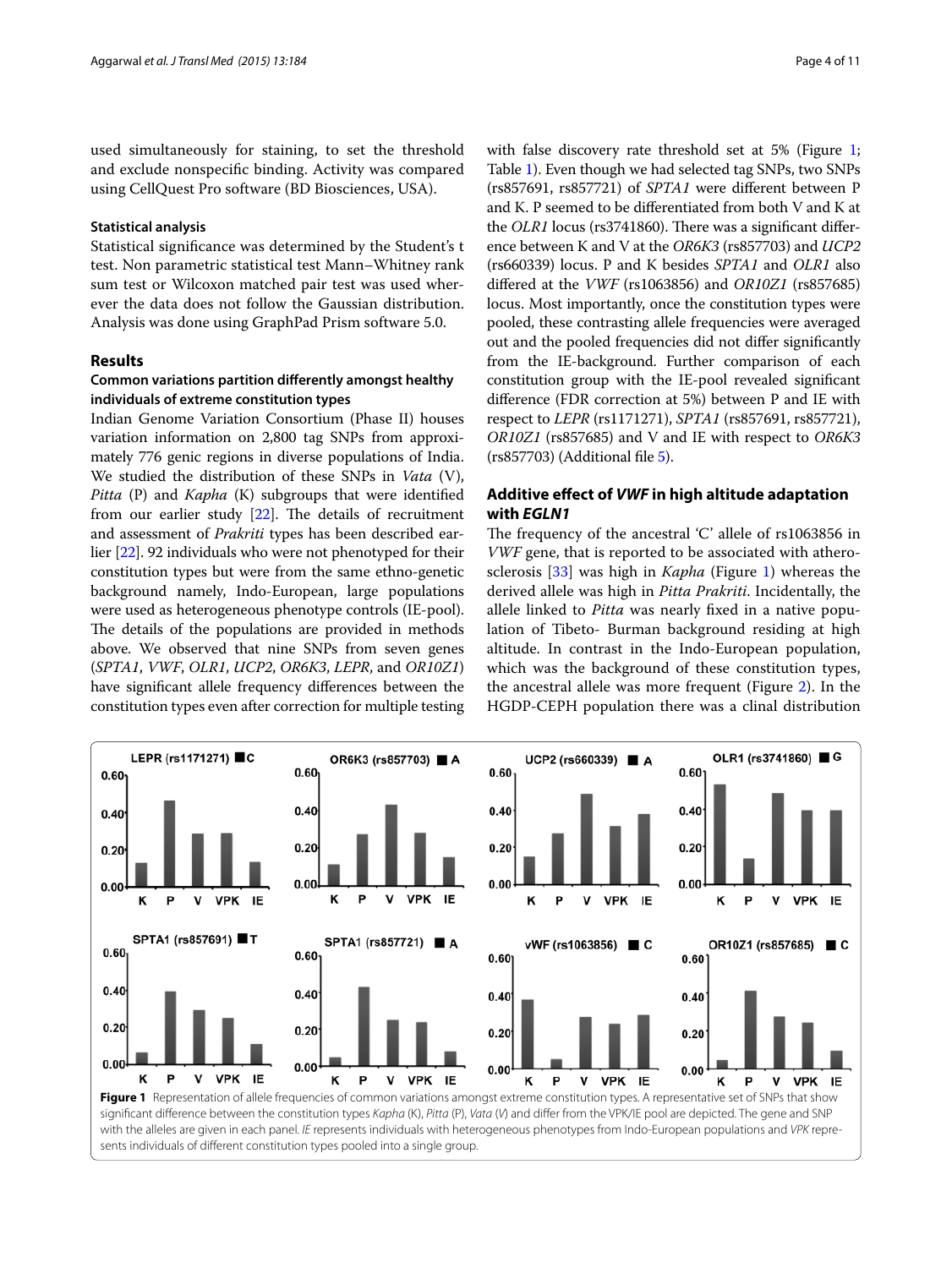| Gene             | <b>SNP</b> | <b>Variation</b> | Comparison                 | <b>Allele</b> | Allele frequency 1 | Allele frequency 2 | P value      |
|------------------|------------|------------------|----------------------------|---------------|--------------------|--------------------|--------------|
|                  |            |                  | Allele frequency (1 vs. 2) |               |                    |                    |              |
| <b>EPR</b>       | rs1171271  | СЛ               | PvsK                       |               | 0.46               | 0.13               | $5.40E - 05$ |
| OR6K3            | rs857703   | A/G              | KvsV                       | A             | 0.11               | 0.43               | $4.44E - 05$ |
| UCP <sub>2</sub> | rs660339   | A/G              | KvsV                       | Α             | 0.15               | 0.49               | $4.23E - 05$ |
| OLR1             | rs3741860  | A/G              | <b>VvsP</b>                | G             | 0.49               | 0.14               | $2.87E - 05$ |
| OLR1             | rs3741860  | A/G              | PvsK                       | G             | 0.14               | 0.53               | $6.35E - 06$ |
| SPTA1            | rs857691   | C/T              | PvsK                       |               | 0.40               | 0.06               | $1.63E - 05$ |
| SPTA1            | rs857721   | A/T              | PvsK                       | A             | 0.43               | 0.05               | $6.05E - 07$ |
| <b>VWF</b>       | rs1063856  | C/T              | PvsK                       |               | 0.05               | 0.37               | $1.55E - 05$ |
| OR10Z1           | rs857685   | A/C              | PvsK                       |               | 0.41               | 0.05               | $1.46E - 06$ |

<span id="page-4-0"></span>**Table 1 SNPs that show significant differences between the Prakriti groups after FDR correction for multiple testing set at a threshold of significance of p < 0.05**

of the ancestral 'C' allele (rs1063856) of VWF with increase in frequency of derived non-thrombotic allele in the Eastern populations (Figure [2](#page-5-0)).

Interestingly we reported a similar observation with respect to a genetic variation in EGLN1 linked to its expression in our earlier study. We observed a variation linked to lower expression of EGLN1 in Pitta Prakriti as well as natives of high altitude both in Indian and global populations whereas the other allele significantly overrepresented in Kapha and sea level sojourners who developed high altitude pulmonary edema [[26](#page-9-16)]. However in case of EGLN1 it was ancestral allele that was fixed in natives of high altitude whereas in case of VWF we observed the derived allele linked to low levels of vWF to be nearly fixed in high landers. We hypothesize that low levels of EGLN1 due to environmental hypoxia or a genetic variation could result in elevated vWF as a consequence of angiogenesis and confer thrombosis risk. Hence we anticipate, fixation of a non-thrombotic/derived allele in the background of protective EGLN1 genotype could give an advantage in high altitude condition as well as in conditions where HIF related pathways are expected to be elevated.

In order to test the above hypothesis, we compared the frequency of combined genotypes of EGLN1 and VWF between the *Prakriti* types and also compared their presence in high altitude natives and a related population from sea level as described in the methods above. Pitta differed significantly from Kapha (p value  $7.4 \times 10^{-5}$ ) and Vata (p value 0.013) with respect to the additive score of the protective genotypes. This difference was also observed between the high altitude natives and their genetic counterpart from the lowland regions (p value 7.18  $\times$  10<sup>-5</sup>). Both *Pitta* and high altitude natives had the genotype in EGLN1 that was HA associated and VWF that was linked to protection from thrombosis. This implies a physiological link between the hypoxia and

hemostasis axes through genetic interactions between EGLN1 and VWF. The mean score of the protective genotype also demonstrated a significant correlation with altitude (p value 0.009) in the HGDP–CEPH populations. This correlation was more strong in East Asian populations from the HGDP panel. Incidentally the high altitude population from India also belongs to the same genetic background (Figure [3](#page-6-0)).

## **Validation of a functional link between EGLN1 and VWF in mouse model**

We carried out a chemical inhibition study in mouse model to validate whether hypoxia condition confers an elevated risk for thrombosis through the EGLN1 axes. PHD (EGLN) inhibition was induced by Ethyl-3-4-dihydroxybenzoic acid (DHB) a general PHD inhibitor, in male BALB/c mice in two different doses. DHB was administered from day 1 to 7 and animals were sacrificed on day 8 and bleeding time assay was performed. Other blood parameters were also measured on the same day. A dose dependent decrease in mouse tail bleeding time was observed after PHD2 inhibition. Treatment with DHB also significantly increased the total platelet count and its distribution width. Further, high dose of DHB increases the plasma VWF antigen levels (Figure [4\)](#page-6-1). In order to address the question whether chemical inhibition of PHD was specific we tested the effect by specific siRNA treatment against PHD2 in mice. We observed PHD2 siRNA treatment to mice leads to significant decrease in tail bleeding time (Figure [5\)](#page-7-0). In addition, siRNA knockdown of PHD2 lead to an increase in total platelet count drastically in mice blood. It also increased HIF-1α levels in plasma sample of mice (Figure [5](#page-7-0)). To confirm whether this observed effect is due to vWF, we checked the levels of vWF in plasma. We found that the PHD2 siRNA treatment causes an increase in vWF levels, which is border line significant ( $p < 0.0530$ ) (Figure [5](#page-7-0)).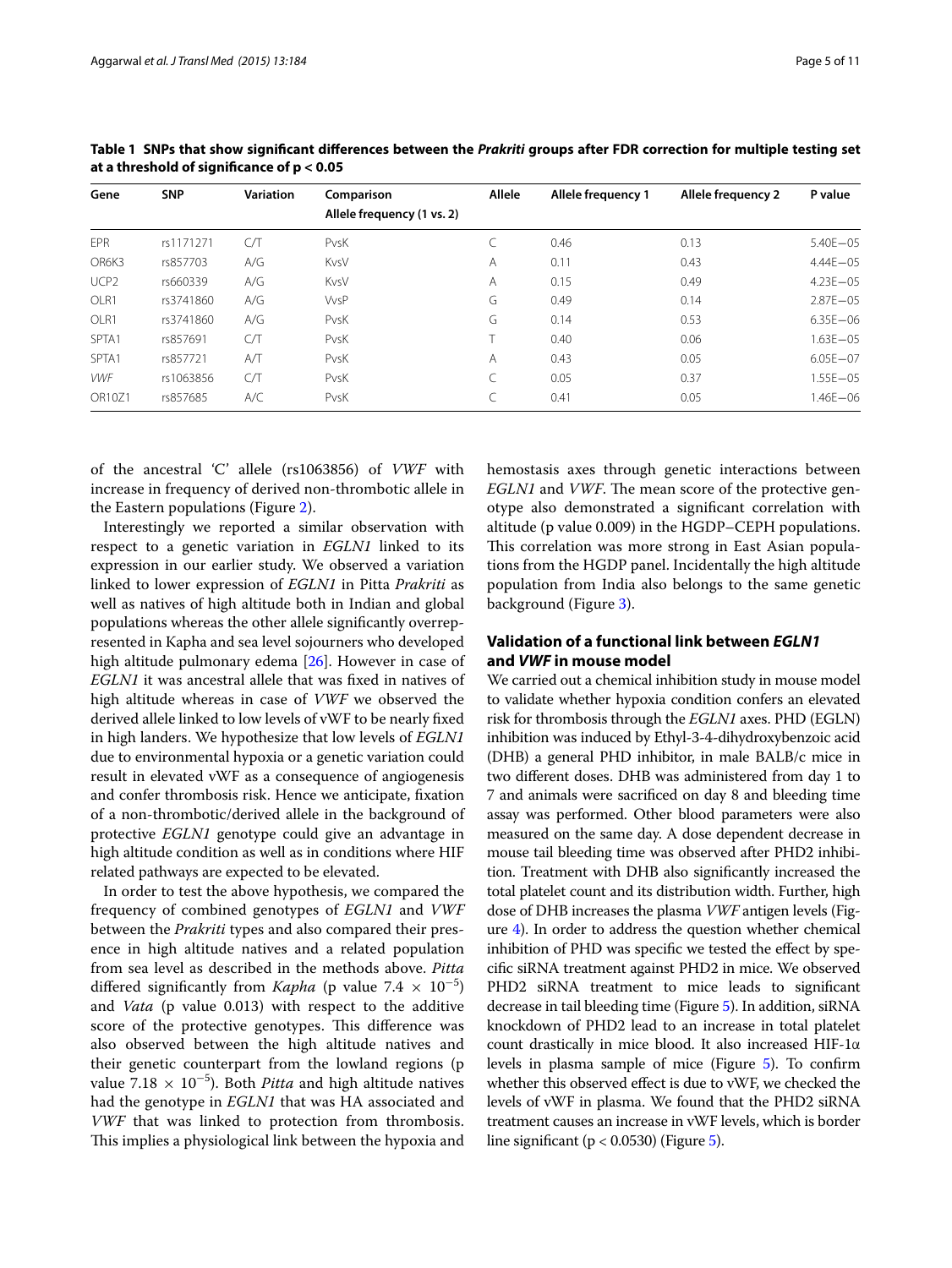

<span id="page-5-0"></span>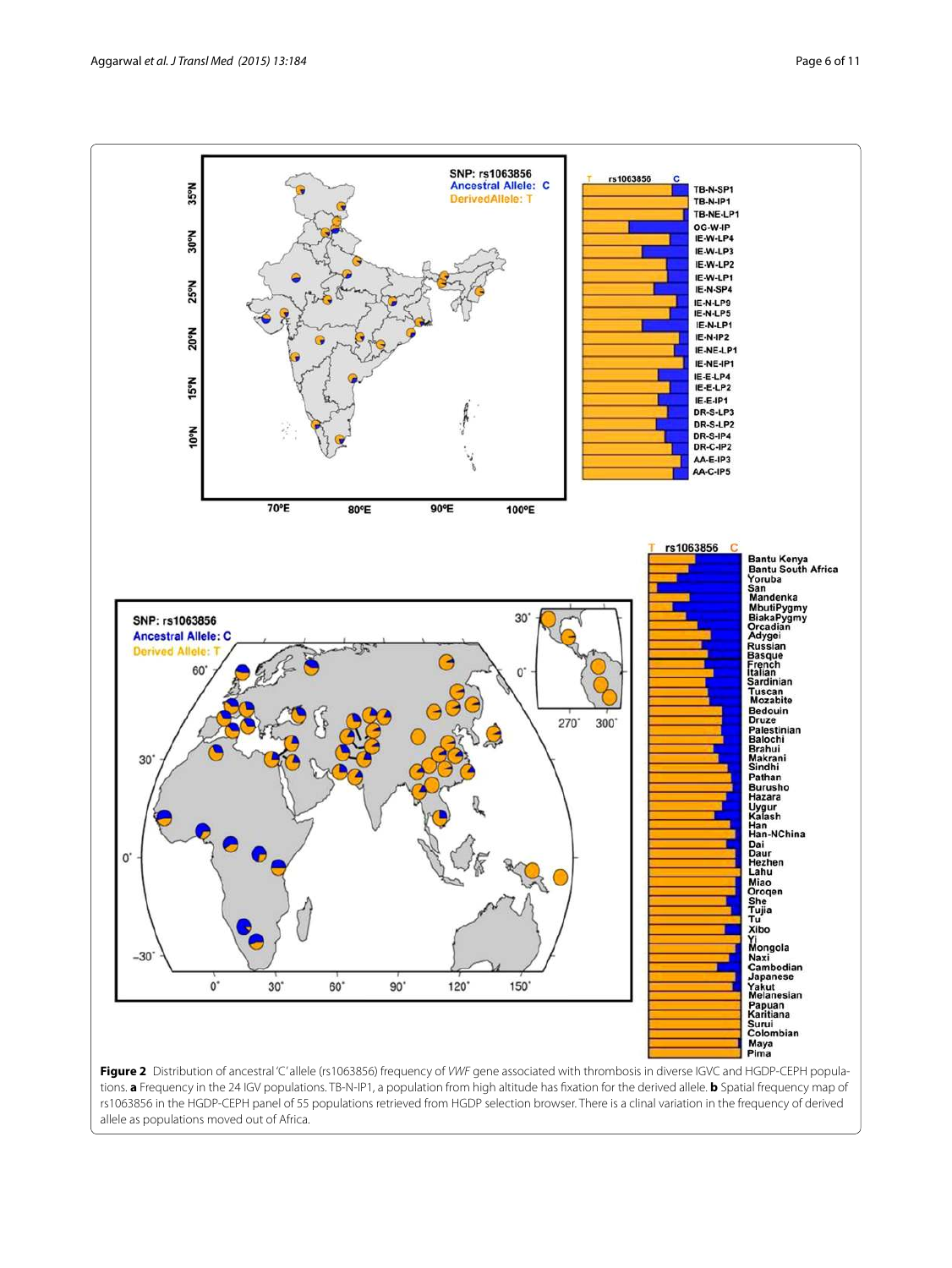



<span id="page-6-1"></span><span id="page-6-0"></span>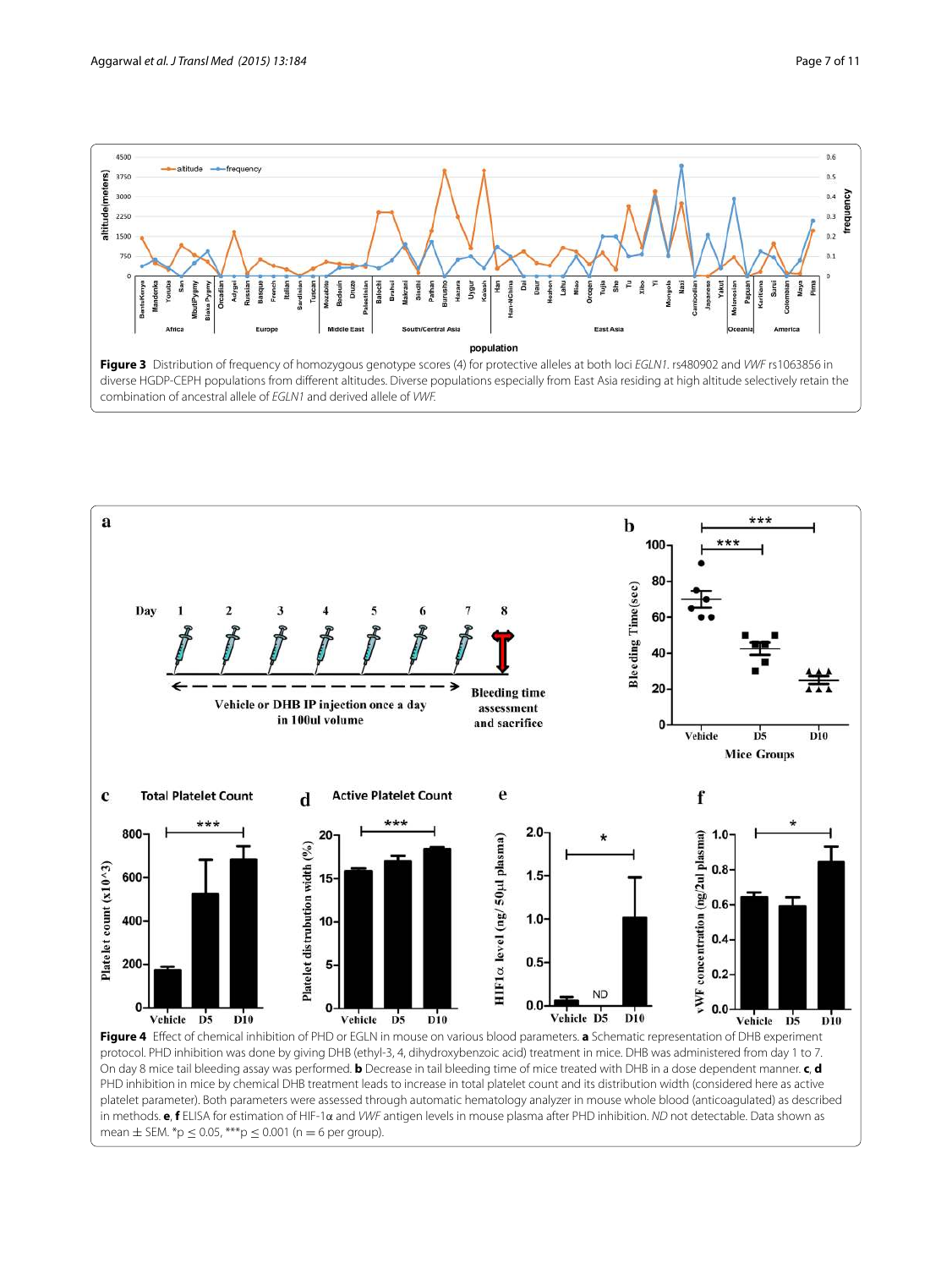

## <span id="page-7-0"></span>**Discussion**

We studied the distribution of common variations, represented in the IGVC panel, in the healthy individuals of extreme Ayurvedic constitution types. These predominant constitutions types belong to one of the genetically homogeneous clusters identified in the IGVC project that comprises Indo-European population from North India [\[27](#page-9-17), [28](#page-9-18)]. We observed significant differences in SNP allele frequency in seven genes (SPTA1, VWF, OLR1, UCP2, OR6K3, LEPR, and OR10Z1) between the constitution types. These genes are important players in governing major axes like blood cell traits, hemostasis, metabolism and lipid homeostasis in healthy individuals and have also been associated with risk for bleeding disorders, CVD, stroke, obesity, atherosclerosis [\[34](#page-10-4)[–42](#page-10-5)]. These not only differ between constitution types but also correlate with phenotypes that differentiate the Prakriti types. Prakriti as mentioned above not only exhibit phenotypic differences but also renders differential responsiveness to environmental conditions as well as susceptibility to diseases. Extreme *Prakriti* types in any population are at the end of phenotypic spectrum and have contrasting responsiveness to intrinsic and extrinsic stimuli. Majority of the variations that differ between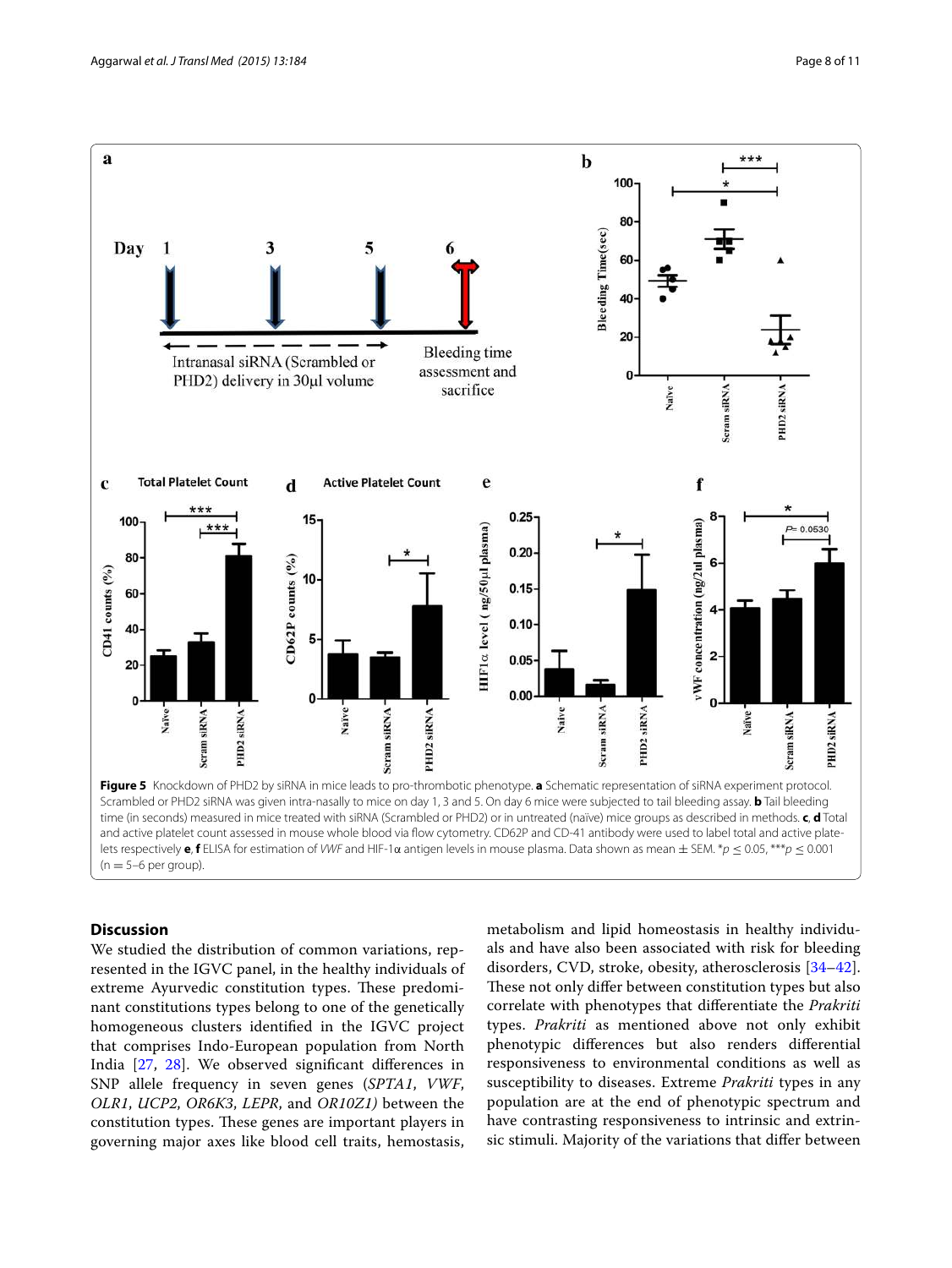the extreme Prakriti types are shared across diverse populations and their frequencies can vary on account of selection pressures such as climatic conditions, mode of subsistence, pathogen pressure and cultural practices even in genetically related populations  $[12-14]$  $[12-14]$ , (Additional file [6](#page-9-25)). Many of these also overlap with signals associated with different diseases and phenotypic traits in GWAS studies [[35–](#page-10-6)[42\]](#page-10-5). Thus the same variation associated with a constitution type could assume importance in adaptation or disease susceptibility/protection based on the context.

The ancestral 'C' allele of VWF rs1063856 has been associated with elevated plasma von Willebrand factor levels and the risk of incident venous thrombosis [\[43](#page-10-7), [44\]](#page-10-8). Besides mutation in *VWF* gene leading to its reduced expression has also been linked to bleeding susceptibility [[33\]](#page-10-3).

In an earlier study, we have reported expression and allelic frequency differences in an oxygen sensor EGLN1 between *Pitta* and *Kapha Prakriti* types [\[26\]](#page-9-16). The genotype linked to higher expression of EGLN1 was observed in Kapha and HAPE. EGLN1 inactivates HIF-1a in high oxygen conditions. Under hypoxic conditions EGLN1 is inactive leading to elevated HIF-1a levels, which switches on a large number of genes including those linked to angiogenesis  $[45, 46]$  $[45, 46]$  $[45, 46]$  $[45, 46]$ . The same variation in *EGLN1* gene has been associated with high altitude adaptation in multiple populations of the world  $[47-49]$  $[47-49]$ . Levels of vWF have been shown to be elevated in cellular hypoxic conditions [\[50](#page-10-13)[–53](#page-10-14)].

It is conceivable that in the background of an ancestral favourable allele, there might be selection for newer alleles that are physiologically advantageous. For instance, in the presence of an ancestral allele of EGLN1 that favours high altitude adaptation, elevated risk for thrombosis can arise as a consequence of angiogenesis due to high levels of vWF. We could functionally validate the observed link obtained between EGLN1 and VWF genotypes through chemical and siRNA mediated inhibition of PHD2 in a mouse model (Figures [4,](#page-6-1) [5\)](#page-7-0). In the presence of hypoxia as a consequence of PHD2 inhibition not only VWF but markers that are associated with increased risk for thrombosis were observed to be elevated. Our results support the previous findings [[54–](#page-10-15)[56\]](#page-10-16). Thus increasing concentration of the chemical inhibitor DHB which inhibits the activity of PHD2 leading to enhanced hypoxic response results in a prothrombotic phenotype viz increased platelet count and activation and reduced bleeding time. This is in line with previous work showing that hypoxia elevates the VWF expression [\[50](#page-10-13)[–53\]](#page-10-14). Thus, both chemical and siRNA mediated inhibition of PHD2 leads to a pro-thrombotic phenotype in mice corroborating with our genetic finding.

Therefore, presence of a derived (non-thrombotic) allele of VWF in the background of elevated HIF could confer protection from thrombosis in Pitta Prakriti types as well as in high altitude natives.

The ancestral allele linked to higher level of VWF needed for coagulation might be important in protection from blood loss due to various reasons. However, this might not be favourable in high altitude where already a constitutive state of hypoxia can promote thrombosis. This could be the reason for near fixation of the derived non-thrombotic state of VWF in high altitude population of India as well as in the other high altitude regions of the world. Incidentally the high altitude region in India where TB-N-IP1 resides is also classified as a dry desert. Prolonged low oxygen conditions and dryness are known to precipitate deep vein thrombosis through platelet aggregation for instance in long distance fliers. Our observation might also assume importance in identifying individuals who might be differentially susceptible to deep vein thrombosis.

In Ayurveda, seven different constitutions types with varying proportions of Vata, Pitta and Kapha are described to be present in all populations. These proportions are determined by ethnicity, heritability, geo-climatic adaptation, time and season which also govern the relative phenotypic optimum of the population. Prakriti assessment is carried out keeping these aspects in context for an individual. *Prakriti* integrates underlying physiological variability, adaptation to different climatic conditions as well as susceptibility to diseases. An environment such as high altitude which is described as Kapha-Vata promoting can lead to elevated Pitta component as a part of adaptation. However, amongst the sojourners from sea level who are not naturally adapted, individuals who have elevated Pitta levels might be more protected from high altitude sickness. This might explain the sharing of genotypes between high altitude natives and Pitta where adaptation might be a cause in the earlier one and in the later it can confer adaptability to high altitude environment. This observation lends credence to the Ayurveda's personalized recommendation of diet and life style based on an individual's constitution, habitat, seasons etc.

## **Conclusion**

In this study, we demonstrate how stratification of normal healthy individuals can help uncover a novel and non-intuitive genetic link between hypoxia and hemostasis axes that is important both in adaptation and disease susceptibility. Complementation of Ayurveda based phenotypic classification of healthy individuals with population, environmental and geographical genomics approaches might not only allow us to partition common variations among healthy individuals but also help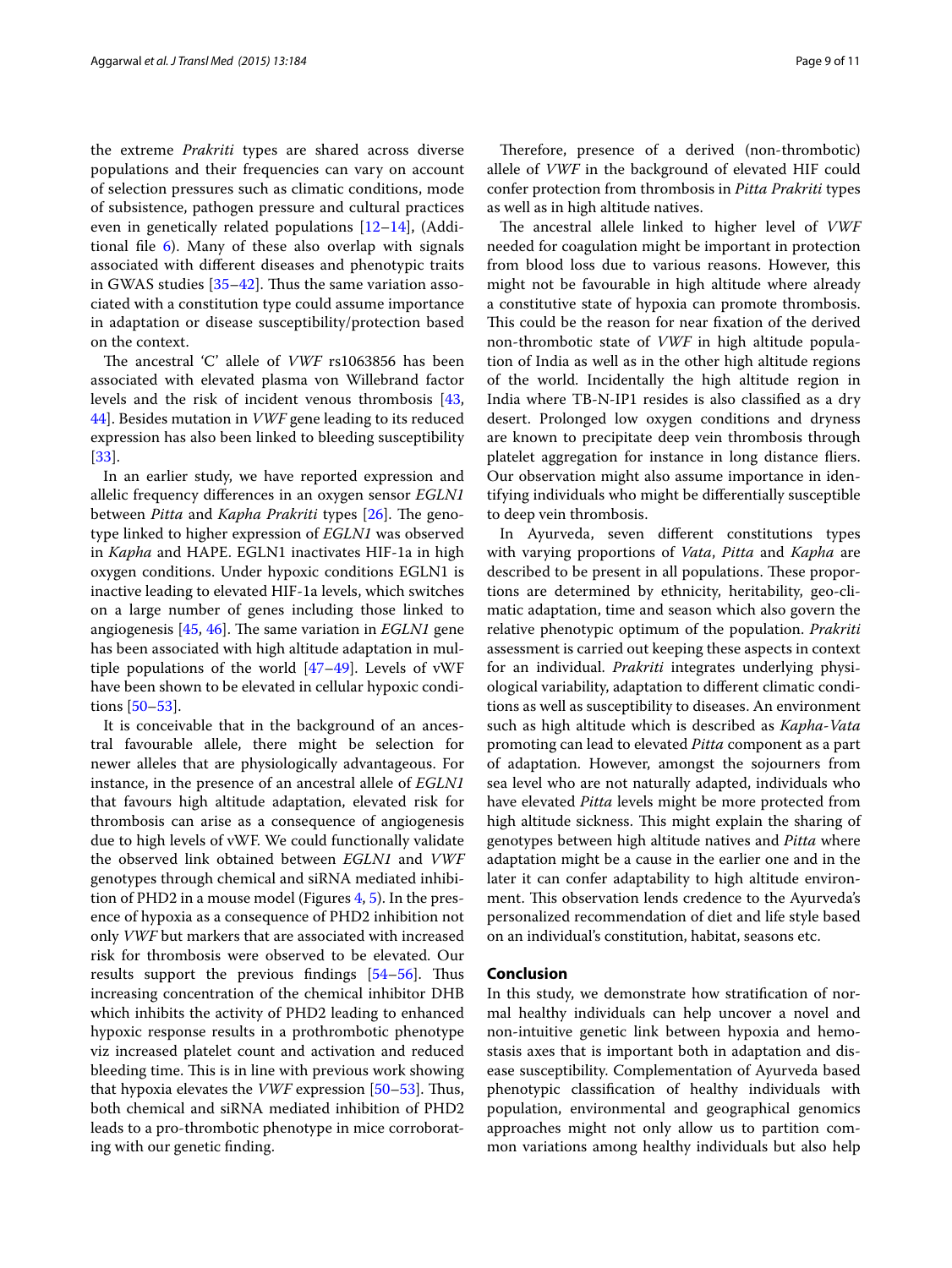connect key physiological axes that confers differences in disease occurrence and patho-phenotypic outcomes. Given that *Prakriti* assessment is important in personalized recommendations for health and disease management, this could be important for translational medicine.

## **Additional files**

<span id="page-9-20"></span><span id="page-9-14"></span>**Additional file 1:** Original Sanskrit versions supporting the text.

**Additional file 2:** Total scores of protective alleles in combined genotypes of VWF and EGLN1 in Prakrit*i* types.

**Additional file 3:** Total scores of protective alleles in combined genotypes of VWF and EGLN1 in high altitude and a genetically related low altitude population in India.

<span id="page-9-22"></span>**Additional file 4:** Total scores of protective alleles in combined genotypes of VWF and EGLN1 in CEPH–HGDP population.

<span id="page-9-25"></span>**Additional file 5:** Allele frequency differences between Prakriti types and IE pool.

**Additional file 6:** Association of SNPs varying between Prakriti with selection pressures such as climatic conditions, mode of subsistence pathogen pressure and cultural practices (source: [http://genapps2.uchi](http://genapps2.uchicago.edu:8081/dbcline/)[cago.edu:8081/dbcline/\)](http://genapps2.uchicago.edu:8081/dbcline/).

#### **Authors' contributions**

MM and BP conceived the project and designed the study. SA carried out the genetic variation data analysis. SG assisted in the statistical analysis. AA designed the mouse experiments and AG conducted the mouse study. All authors participated in analysis. MM and BP wrote the paper. All authors read and approved the final manuscript.

#### **Author details**

<sup>1</sup> Genomics and Molecular Medicine, CSIR-Institute of Genomics and Integrative Biology, Sukhdev Vihar, Mathura Road, New Delhi, India. <sup>2</sup> CSIR's Ayurgenomics Unit–TRISUTRA (Translational Research and Innovative Science ThRough Ayurgenomics), CSIR-Institute of Genomics and Integrative Biology, Sukhdev Vihar, Mathura Road, New Delhi 110 020, India.<sup>3</sup> Indian Statistical Institute, Kolkata, India. <sup>4</sup>Academy of Scientific and Innovative Research (AcSIR), New Delhi, India.

#### **Acknowledgements**

Financial support to MM, BP and AG from CSIR-TRISUTRA (MLP901), SA (CSIR-SRF) and CSIR-IGIB for infrastructure support is duly acknowledged. IT support from Pradeep Tiwari and Uma Anwardekar is acknowledged. We acknowledge V.P. Singh for mouse facility and Puneet Gupta and Bijay Pattnaik for their technical help in mice experiment and INMAS-Defence Research & Development Organization, Delhi for providing facility of platelet hematology analysis are also acknowledged.

#### **Compliance with ethical guidelines**

#### **Competing interests**

The authors declare that they have no competing interests.

Received: 15 May 2015 Accepted: 18 May 2015 Published online: 06 June 2015

#### **References**

- <span id="page-9-0"></span>1. The International HapMap Project (2003) Nature 426:789–796
- <span id="page-9-1"></span> 2. Abecasis GR, Auton A, Brooks LD, DePristo MA, Durbin RM, Handsaker RE et al (2012) An integrated map of genetic variation from 1,092 human genomes. Nature 491:56–65
- <span id="page-9-2"></span> 3. Rosenberg NA, Pritchard JK, Weber JL, Cann HM, Kidd KK, Zhivotovsky LA et al (2002) Genetic structure of human populations. Science 298:2381–2385
- 4. Barbujani G, Magagni A, Minch E, Cavalli-Sforza LL (1997) An apportionment of human DNA diversity. Proc Natl Acad Sci USA 94:4516–4519
- 5. Witherspoon DJ, Wooding S, Rogers AR, Marchani EE, Watkins WS, Batzer MA et al (2007) Genetic similarities within and between human populations. Genetics 176:351–359
- <span id="page-9-3"></span> 6. Gibson G (2011) Rare and common variants: twenty arguments. Nat Rev Genet 13:135–145
- <span id="page-9-4"></span> 7. Olson MV (2012) Human genetic individuality. Annu Rev Genomics Hum Genet 13:1–27
- <span id="page-9-21"></span><span id="page-9-8"></span> 8. Frazer KA, Murray SS, Schork NJ, Topol EJ (2009) Human genetic variation and its contribution to complex traits. Nat Rev Genet 10:241–251
- 9. Venter JC (2010) Multiple personal genomes await. Nature 464:676–677
- <span id="page-9-5"></span> 10. Sethi TP, Prasher B, Mukerji M (2011) Ayurgenomics: a new way of threading molecular variability for stratified medicine. ACS Chem Biol 6:875–880
- <span id="page-9-23"></span><span id="page-9-6"></span> 11. Fumagalli M, Sironi M, Pozzoli U, Ferrer-Admetlla A, Pattini L, Nielsen R (2011) Signatures of environmental genetic adaptation pinpoint pathogens as the main selective pressure through human evolution. PLoS Genet 7:e1002355
- <span id="page-9-24"></span> 12. Hancock AM, Alkorta-Aranburu G, Witonsky DB, Di Rienzo A (2010) Adaptations to new environments in humans: the role of subtle allele frequency shifts. Philos Trans R Soc Lond B Biol Sci 365:2459–2468
- 13. Hancock AM, Witonsky DB, Ehler E, Alkorta-Aranburu G, Beall C, Gebremedhin A et al (2010) Colloquium paper: human adaptations to diet, subsistence, and ecoregion are due to subtle shifts in allele frequency. Proc Natl Acad Sci USA 107(Suppl 2):8924–8930
- <span id="page-9-9"></span> 14. Hancock AM, Witonsky DB, Alkorta-Aranburu G, Beall CM, Gebremedhin A, Sukernik R et al (2011) Adaptations to climate-mediated selective pressures in humans. PLoS Genet 7:e1001375
- 15. Scheinfeldt LB, Tishkoff SA (2013) Recent human adaptation: genomic approaches, interpretation and insights. Nat Rev Genet 14:692–702
- <span id="page-9-7"></span> 16. Nath AP, Arafat D, Gibson G (2012) Using blood informative transcripts in geographical genomics: impact of lifestyle on gene expression in fijians. Front Genet 3:243
- <span id="page-9-10"></span> 17. Manolio TA, Collins FS (2009) The HapMap and genome-wide association studies in diagnosis and therapy. Annu Rev Med 60:443–456
- <span id="page-9-11"></span> 18. Denny JC, Ritchie MD, Basford MA, Pulley JM, Bastarache L, Brown-Gentry K et al (2010) PheWAS: demonstrating the feasibility of a phenome-wide scan to discover gene-disease associations. Bioinformatics 26:1205–1210
- 19. Pendergrass SA, Brown-Gentry K, Dudek SM, Torstenson ES, Ambite JL, Avery CL et al (2011) The use of phenome-wide association studies (PheWAS) for exploration of novel genotype-phenotype relationships and pleiotropy discovery. Genet Epidemiol 35:410–422
- 20. Pendergrass SA, Brown-Gentry K, Dudek S, Frase A, Torstenson ES, Goodloe R et al (2013) Phenome-wide association study (PheWAS) for detection of pleiotropy within the Population Architecture using Genomics and Epidemiology (PAGE) Network. PLoS Genet 9:e1003087
- <span id="page-9-12"></span> 21. Ye Z, Mayer J, Ivacic L, Zhou Z, He M, Schrodi SJ et al (2015) Phenomewide association studies (PheWASs) for functional variants. Eur J Hum Genet 23(4):523–529
- <span id="page-9-13"></span> 22. Prasher B, Negi S, Aggarwal S, Mandal AK, Sethi TP, Deshmukh SR et al (2008) Whole genome expression and biochemical correlates of extreme constitutional types defined in Ayurveda. J Transl Med 6:48
- 23. Sharma PV (2000) Caraka Samhita (Text with English Translation), vol 1. Chaukhamba Orientalia
- 24. Sharma PV (2000) Susruta Samhita (English translation of text and Dalhana's commentary), vol 1 and 2. Chaukhamba Visvabharati
- <span id="page-9-15"></span>25. Valiathan M (2003) The Legacy of Caraka. Orient Longman
- <span id="page-9-16"></span> 26. Aggarwal S, Negi S, Jha P, Singh PK, Stobdan T, Pasha MA et al (2010) EGLN1 involvement in high-altitude adaptation revealed through genetic analysis of extreme constitution types defined in Ayurveda. Proc Natl Acad Sci USA 107:18961–18966
- <span id="page-9-17"></span> 27. Indian Genome Variation Consortium (2005) The Indian Genome Variation database (IGVdb): a project overview. Hum Genet 118:1–11
- <span id="page-9-18"></span> 28. Indian Genome Variation Consortium (2008) Genetic landscape of the people of India: a canvas for disease gene exploration. J Genet 87:3–20
- <span id="page-9-19"></span> 29. Indian Genome Database (IGVDb). <http://igvbrowser.igib.res.in>. Accessed 01 Mar 2015